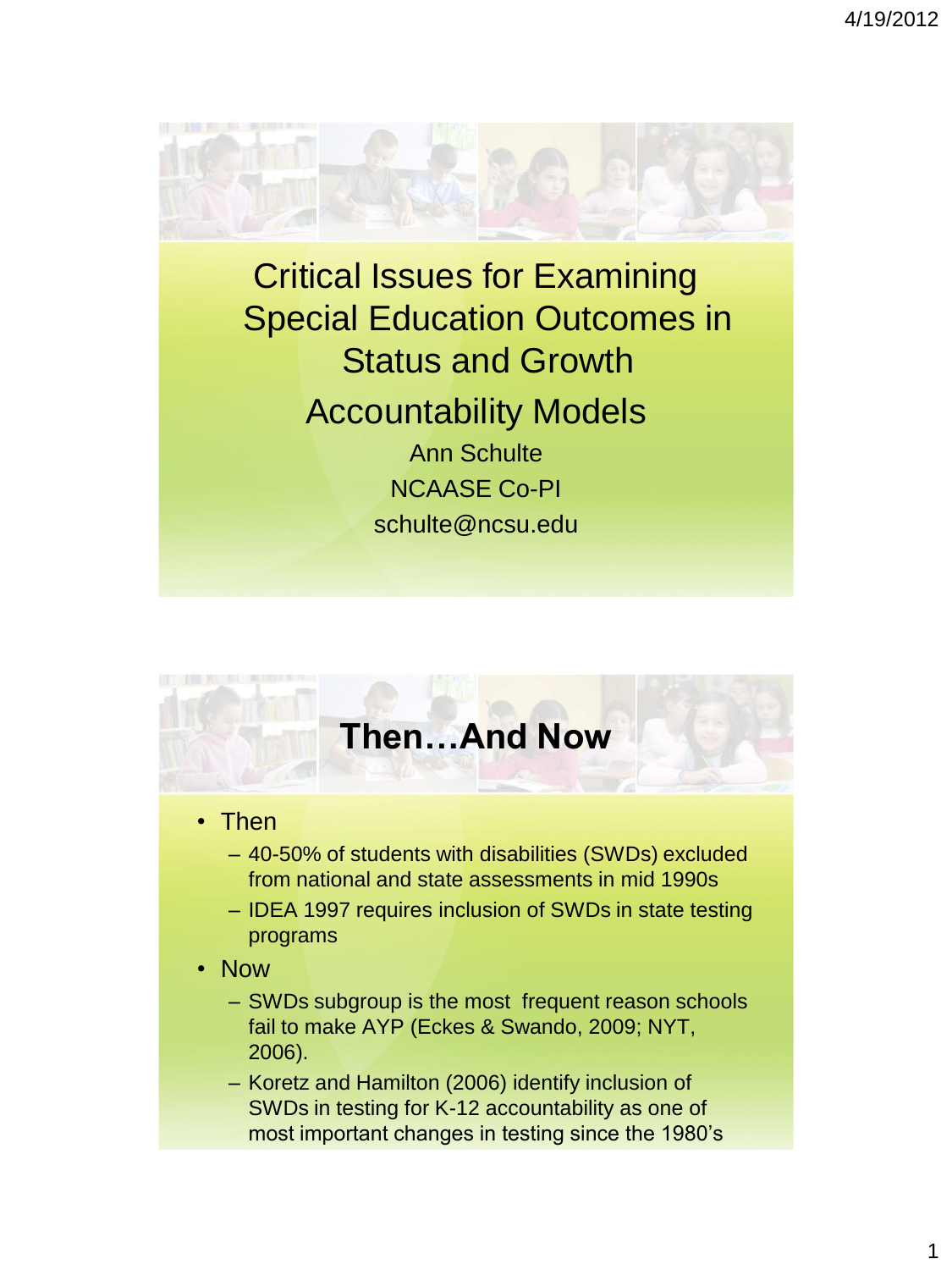## **Looking Forward…**

- Build on gains in inclusion of SWDs in standardsbased reform
- Move toward assessments and accountability models that better support the types of inferences about SWDs and school's functioning relative to SWDs that are central to improving student outcomes for this population
- Can we produce data about SWDs that are less "fuzzy?" (Center on Education Policy, 2009)

### **SWDs Present Special Difficulties for Student- and School-Level Inferences**

- Small cohort sizes, even when aggregated across grades
- Group takes two or three different assessments, each with own definition of proficiency
- The extent to which accommodations introduce/reduce construct irrelevant variance is unknown
- More scores at the lower end of scale result in more error in scores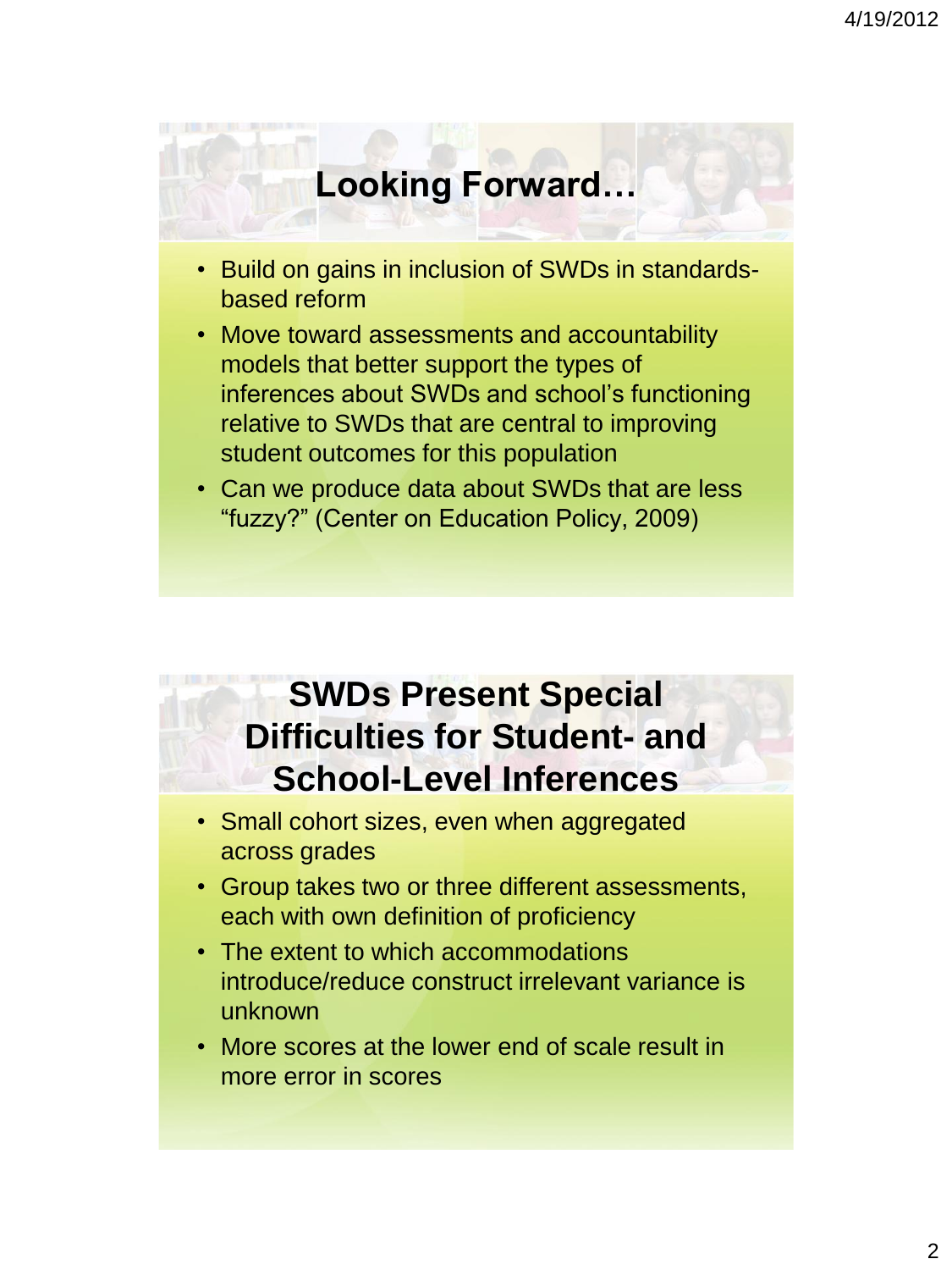# **SWD Difficulties Multiply When Assessing Growth**

- Identification as a SWD is not stable from year-to-year (Ysseldyke & Bielinski, 2002)
	- *Export* the success stories to general ed
	- *Import* struggling students from general ed
- Accommodations, use or nonuse, and which ones used can vary by year for a student
- Students can vary in which assessment they take across years

# **Cornerstone Study NCAASE**

- Basic questions about the population of students with disabilities and achievement have yet to be answered
	- How stable is identification/exceptionality category?
	- What are special challenges in modeling growth (e.g., more missing data, mobility)
	- School-level subgroup characteristics?
- This information needed to form the basis for assessment and accountability models that include SWDs, but better capture SWD achievement and growth, and schools' performance with this subgroup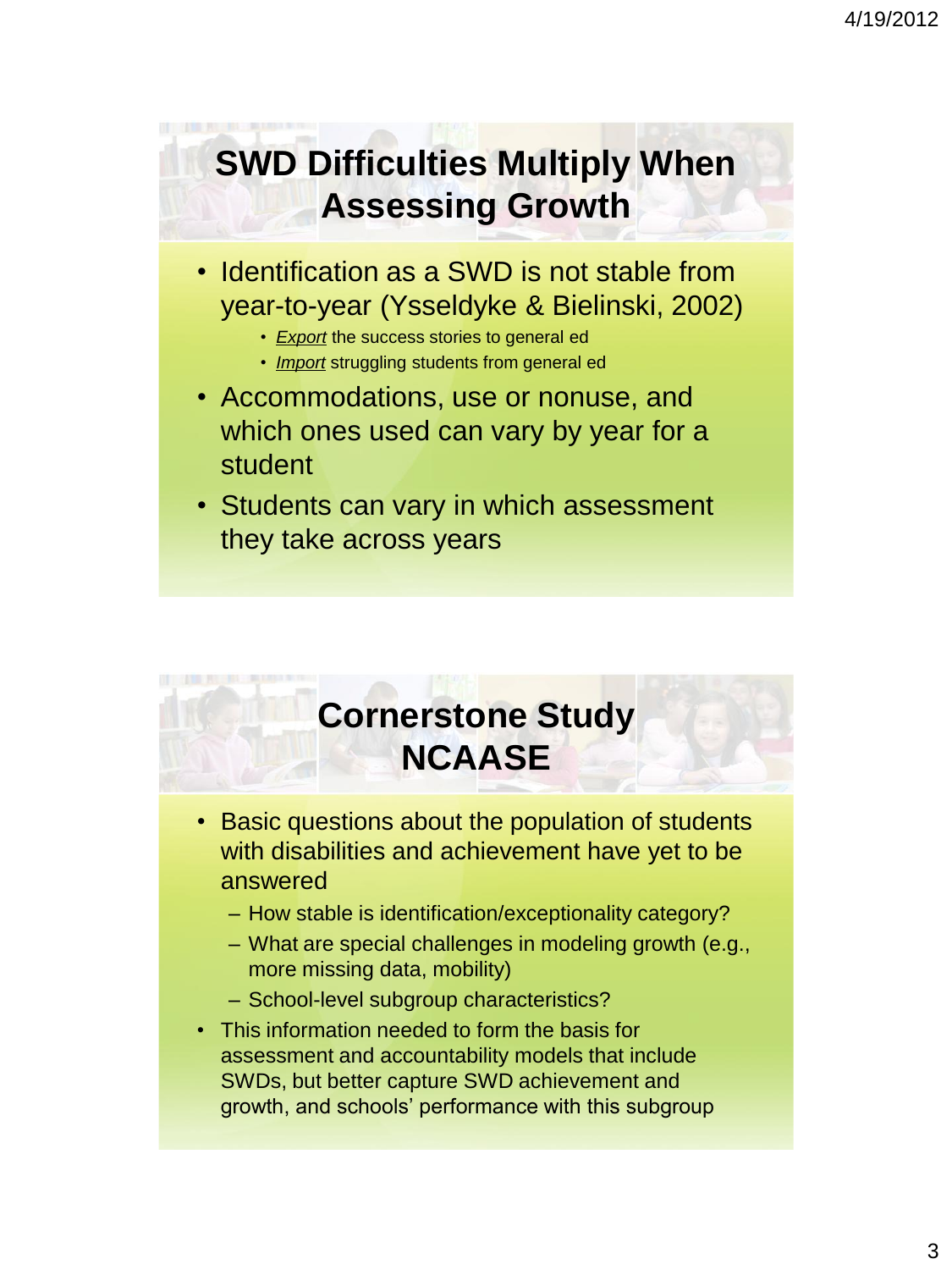#### **Longitudinal Dataset**

- NC Education Research Data Center houses state's assessment data since its inception in 1993.
- We will build longitudinal database consisting of 5 cohorts, grades 3-8, with reading and mathematics End of Grade test scores
- Approximately 100,000 students per cohort
- Student examples here make use of cohort that entered  $3<sup>rd</sup>$  grade for first time in 2001 (n = 103,123)

#### **School-level Dataset**

- Plans are to build school-level datasets that encompass multiple years of the longitudinal dataset
- School examples here use two school years selected such that student-level data do not overlap between years (1999 and 2002)
- Allow examination of stability of school results using status model (percent proficient) and NC's present growth model with no overlap in students between years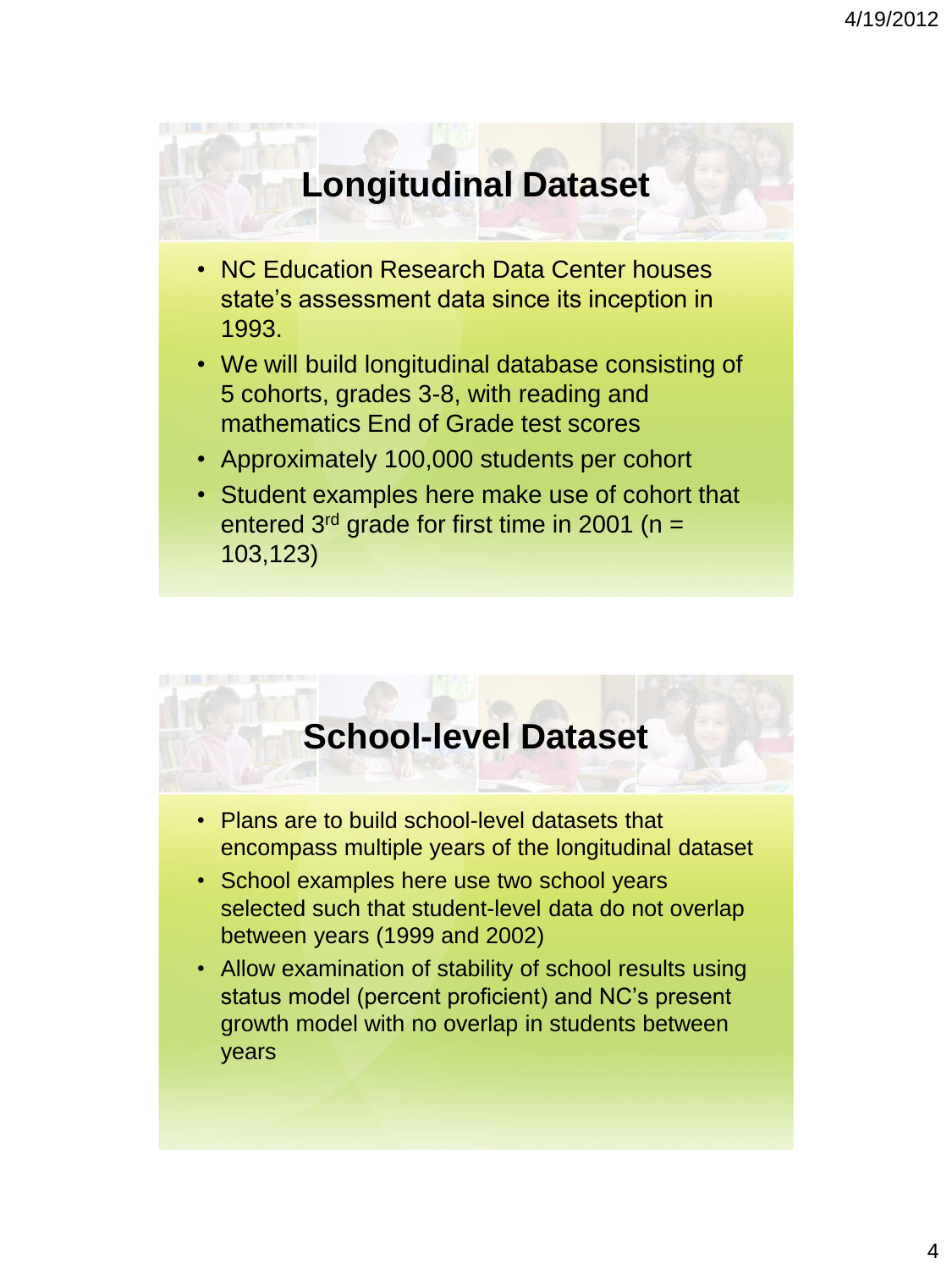# **Special Education Prevalence Across 5 Years (Gr 3-8)**

| <b>Group</b>                                                   | <b>Percent</b> |
|----------------------------------------------------------------|----------------|
| Always in special<br>education                                 | 8.8            |
| Spec ed, but in general ed<br>at least one year                | 10.4           |
| Ever in special education                                      | (19.2)         |
| Never in special education                                     | 80.8           |
| <b>Cross sectional</b><br>prevalence (Mean percent<br>by year) | 14.3           |

# **Entrance and Exit Patterns**

|                        | Sped 01<br>Gr 3 | <b>Exit in</b><br>02 | <b>Enter</b><br>in 02 | <b>Exit in</b><br>03 | <b>Enter</b><br>in 03 | <b>Exit in</b><br>04 | <b>Enter</b><br>in 04 |
|------------------------|-----------------|----------------------|-----------------------|----------------------|-----------------------|----------------------|-----------------------|
| All                    | 14,380          | 1,925                | 2,749                 | 1,142                | 1,389                 | 906                  | 644                   |
| Rd z<br>Prior          | $-.81$<br>(Ref) | $-.19$               | $-0.88$               | $-.33$               | $-0.88$               | $-.46$               | $-.83$                |
| Math z<br><b>Prior</b> | $-.59$<br>(Ref) | $-.15$               | $-76$                 | $-.32$               | $-.74$                | $-.46$               | $-.77$                |
| LD                     | 6,377           | 454                  | 1,475                 | 463                  | 717                   | 478                  | 298                   |
| Sp/Ln<br>g             | 2,660           | 1,2<br>67            | 541                   | 546                  | 186                   | 262                  | 43                    |
| <b>EdMH</b>            | 2,017           | 53                   | 157                   | 44                   | 77                    | 50                   | 45                    |
| <b>OHI</b>             | 1,502           | 77                   | 367                   | 52                   | 268                   | 64                   | 160                   |
| <b>EBD</b>             | 829             | 41                   | 167                   | 18                   | 98                    | 32                   | 76                    |
| <b>TMH</b>             | 172             | $\Omega$             | $\overline{0}$        | $\Omega$             | $\mathbf 0$           | $\Omega$             | 0                     |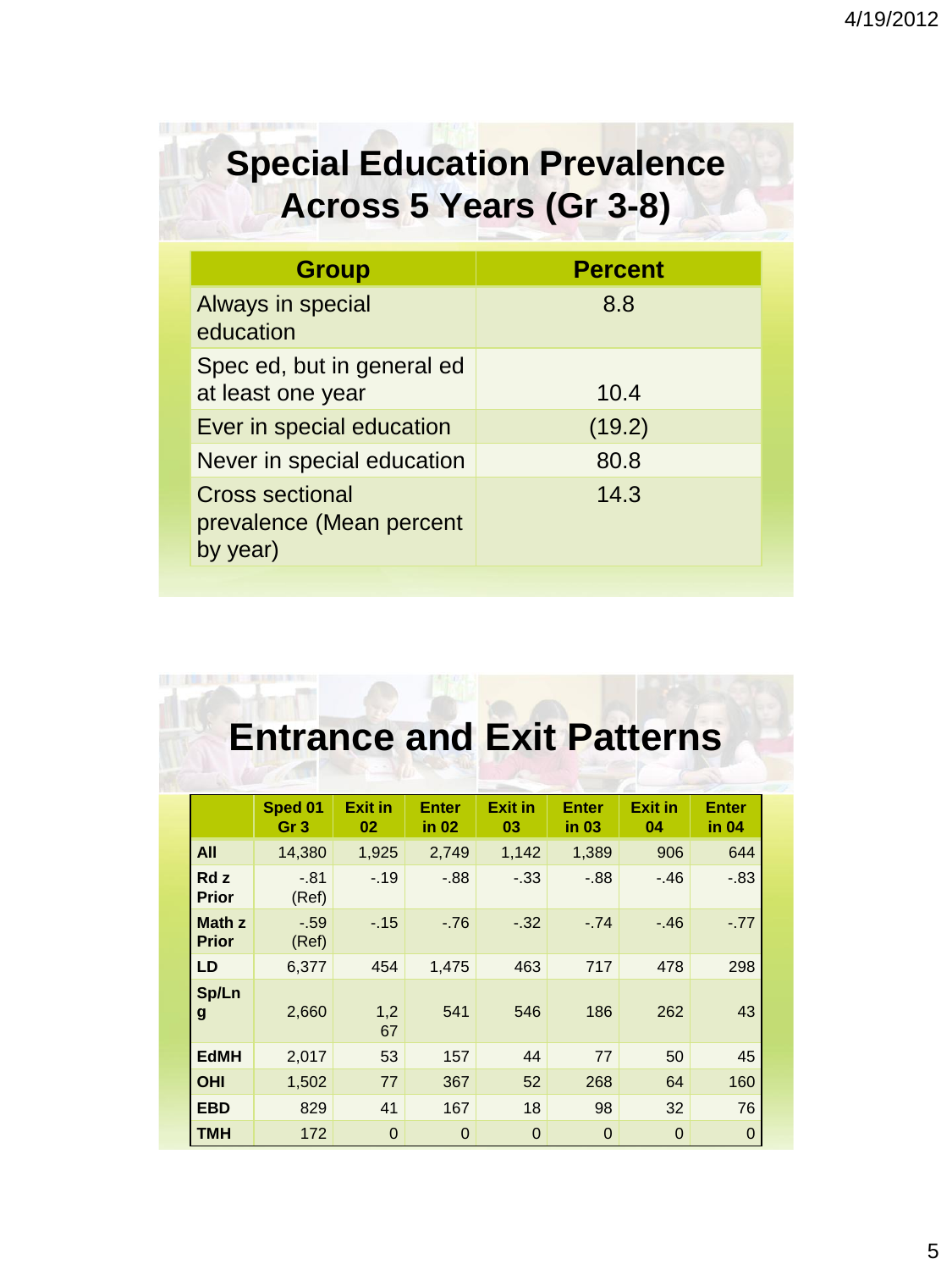

# **Stability Across Three Years**

|                                                                                       | Spec ed 3rd gr | Gen ed 3rd gr  |  |
|---------------------------------------------------------------------------------------|----------------|----------------|--|
| First time in 3 <sup>rd</sup> grade in 2001 (n)                                       | 14,380         | 88,429         |  |
| In a NC school following 2 years<br>(n, %)                                            | 12,731<br>88.5 | 79,841<br>94.9 |  |
| Same school (%, all subsequent figures<br>based on n of students present all 3 years) | 63.7           | 69.4           |  |
| Retained (%)                                                                          | 14.0           | 7.4            |  |
| Same sped status (Y/N) across yrs (%)                                                 | 76.3           | 95.0           |  |
| Same ec category across years (%)                                                     | 64.6           |                |  |
| Took EOG all three yrs                                                                |                |                |  |
| Reading (%)                                                                           | 69.7           | 98.3           |  |
| Math $(\%)$                                                                           | 76.3           | 98.4           |  |
| Use/nonuse of accommodations consistent<br>across years (%)                           | 61.0           | 92.2           |  |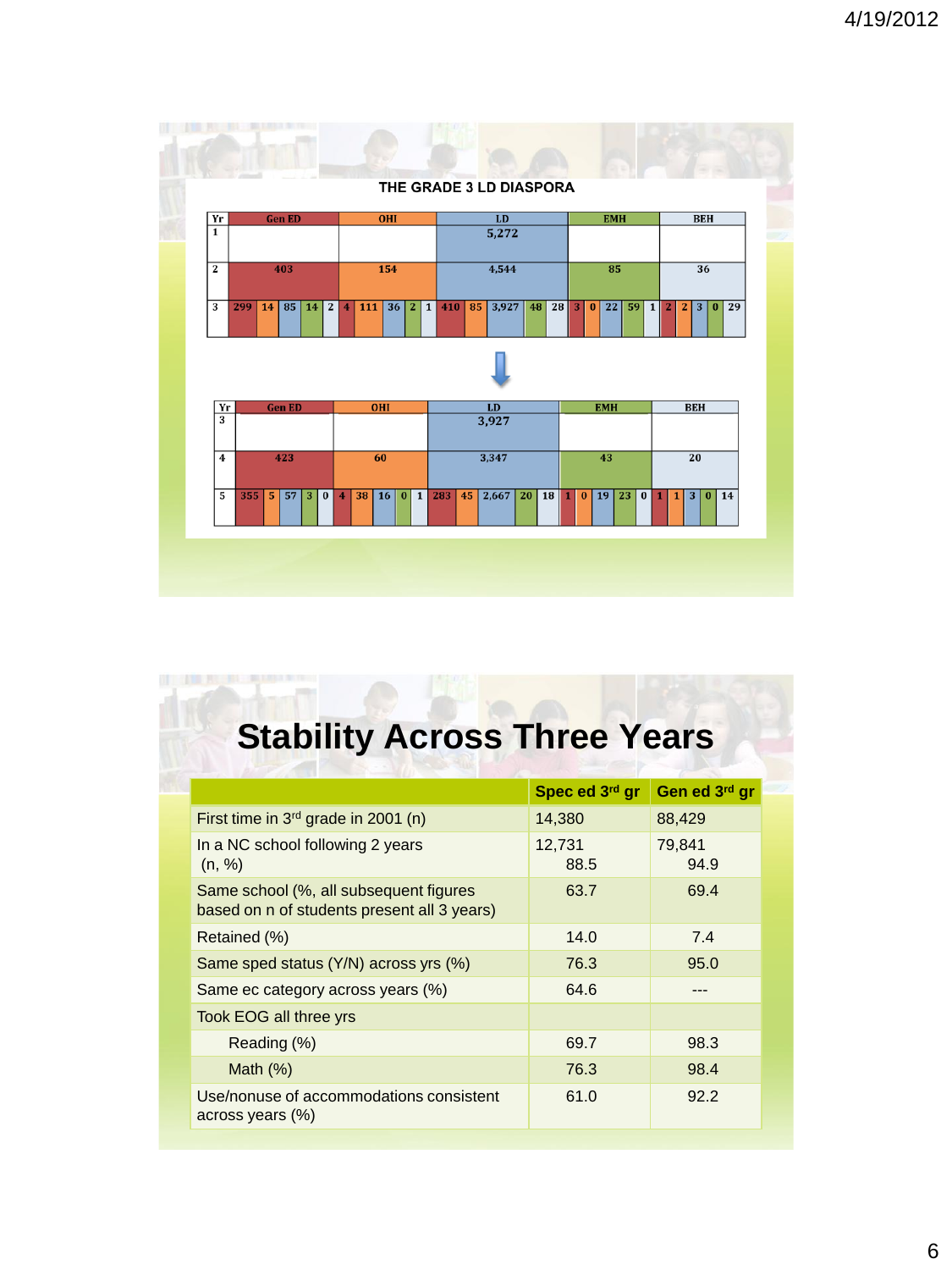## **Status & Growth in NC**

- Status: Cut scores set for proficiency by grade
- Growth: Use residual growth model with reference year used to set expectations for "Academic Change" or AC score
	- Convert all scores to grade-based z-score based on reference year mean and sd
	- Use 1-2 previous scores in subject area to estimate predicted score (multiply mean of 2 previous by .92, or single score by .82)
	- Subtract predicted from obtained score
	- Growth Metrics
		- Meeting growth, average residual gain  $> = 0$
		- High growth, ratio of students meeting growth/to not meeting growth  $= 1.5$

## **General Ed and Special Ed Subgroup Size (2002)**

| <b>Group Size</b> | <b>General Ed</b><br>$N$ (% of<br>schools) | <b>Special Ed</b><br><b>N</b> (% of<br>schools) | <b>Special Ed</b><br><b>Growth</b><br><b>N</b> (% of<br>schools) |
|-------------------|--------------------------------------------|-------------------------------------------------|------------------------------------------------------------------|
| $\leq$ = 10       | 7(.5)                                      | 271 (20.5)                                      | 282(21.3)                                                        |
| $11 - 20$         | 9(.7)                                      | 386 (29.2)                                      | 412 (31.2)                                                       |
| $21 - 30$         | 13(1.0)                                    | 340 (25.7)                                      | 324(24.5)                                                        |
| $31 - 40$         | 16(1.2)                                    | 183 (13.8)                                      | 177 (13.4)                                                       |
| 41-60             | 52(3.9)                                    | 117(8.9)                                        | 102(7.7)                                                         |
| 61-90             | 100(7.5)                                   | 120(1.5)                                        | 20(1.5)                                                          |
| $91 - 120$        | 161(12.1)                                  | 5(0.4)                                          | 5(0.4)                                                           |
| $120+$            | 968 (73.0)                                 | 0(0.0)                                          | 0(0.0)                                                           |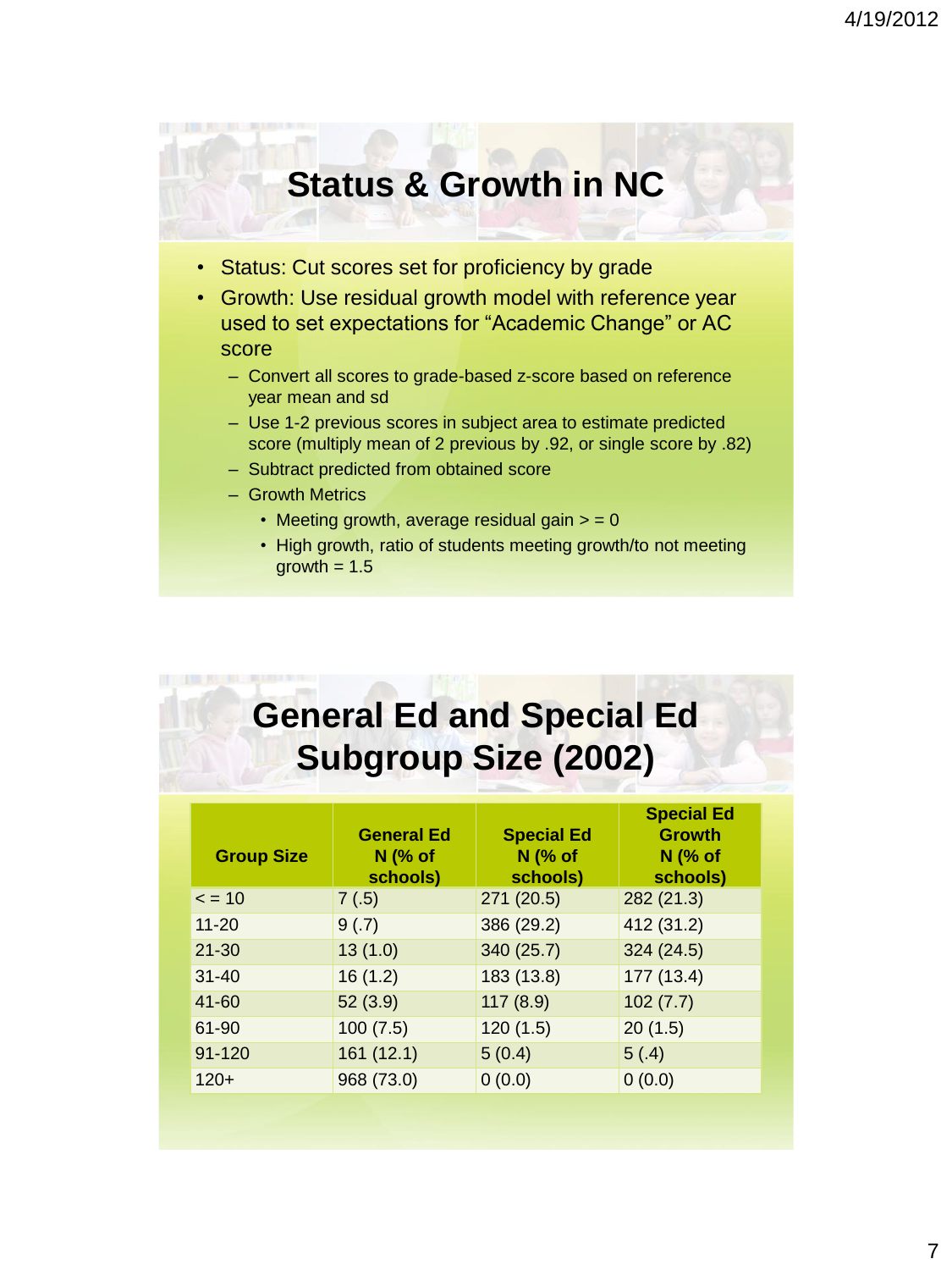## **General Ed and Special Ed: Percent Proficient in Rdg**

| Grade | 1999 |             | 2002 |             |
|-------|------|-------------|------|-------------|
|       | Gen  | <b>Sped</b> | Gen  | <b>Sped</b> |
| 3     | 82   | 45          | 84   | 55          |
| 4     | 77   | 37          | 81   | 51          |
| 5     | 82   | 41          | 90   | 61          |

## **General Ed and Special Ed: Mean Academic Change for Rdg**

|       | 1999   |             | 2002   |        |
|-------|--------|-------------|--------|--------|
| Grade | Gen    | <b>Sped</b> | Gen    | Sped   |
| 3     | $-.01$ | $-.30$      | $-.03$ | $-19$  |
|       | (.69)  | (.84)       | (.67)  | (.78)  |
| 4     | $-.03$ | $-.12$      | $-.03$ | $-.04$ |
|       | (.55)  | (.66)       | (.55)  | (.65)  |
| 5     | $-.03$ | .08         | .00    | .12    |
|       | (.45)  | (.56)       | (.46)  | (.56)  |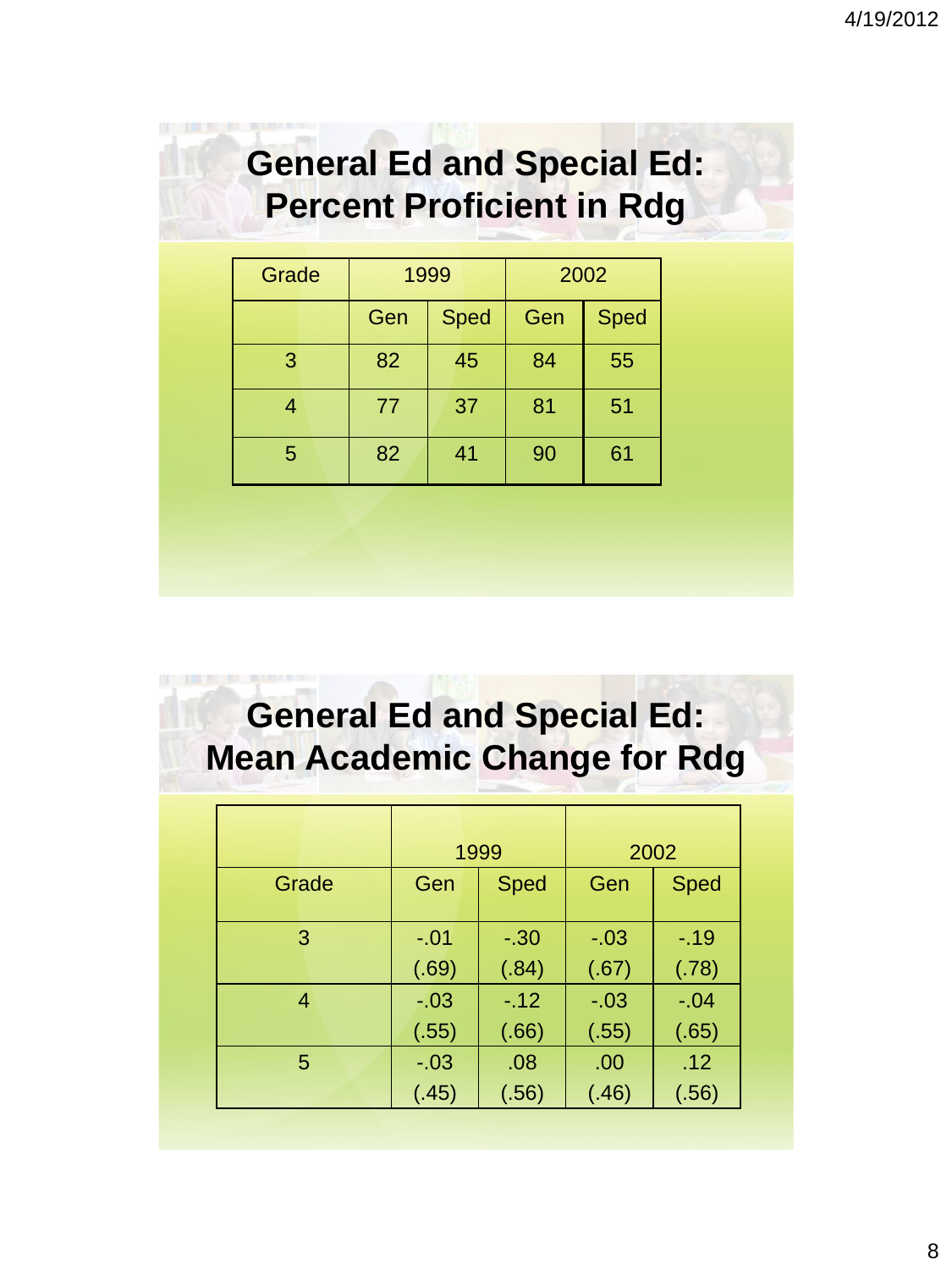#### **Percent of Schools Making Growth and High Growth**

|               | 1999   |  |                | 2002   |                              |
|---------------|--------|--|----------------|--------|------------------------------|
|               | Growth |  | High<br>Growth | Growth | <b>High</b><br><b>Growth</b> |
| <b>Gen ed</b> | 40%    |  | 7%             | 43%    | 5%                           |
| Sp ed         | 30%    |  | 15%            | 43%    | 25%                          |

## **School-Level Score Characteristics**

- Stability across 3 years
	- Percent proficient, general ed, *r* = .78
	- Percent proficient, special ed, *r* = .58
	- Growth, general ed, *r* = .28
	- Growth, special ed, *r* = .24
- Correlation with % free/reduced lunch
	- Percent proficient, *r's* = -.71, -.73
	- Growth = *r's*= -.22, -.25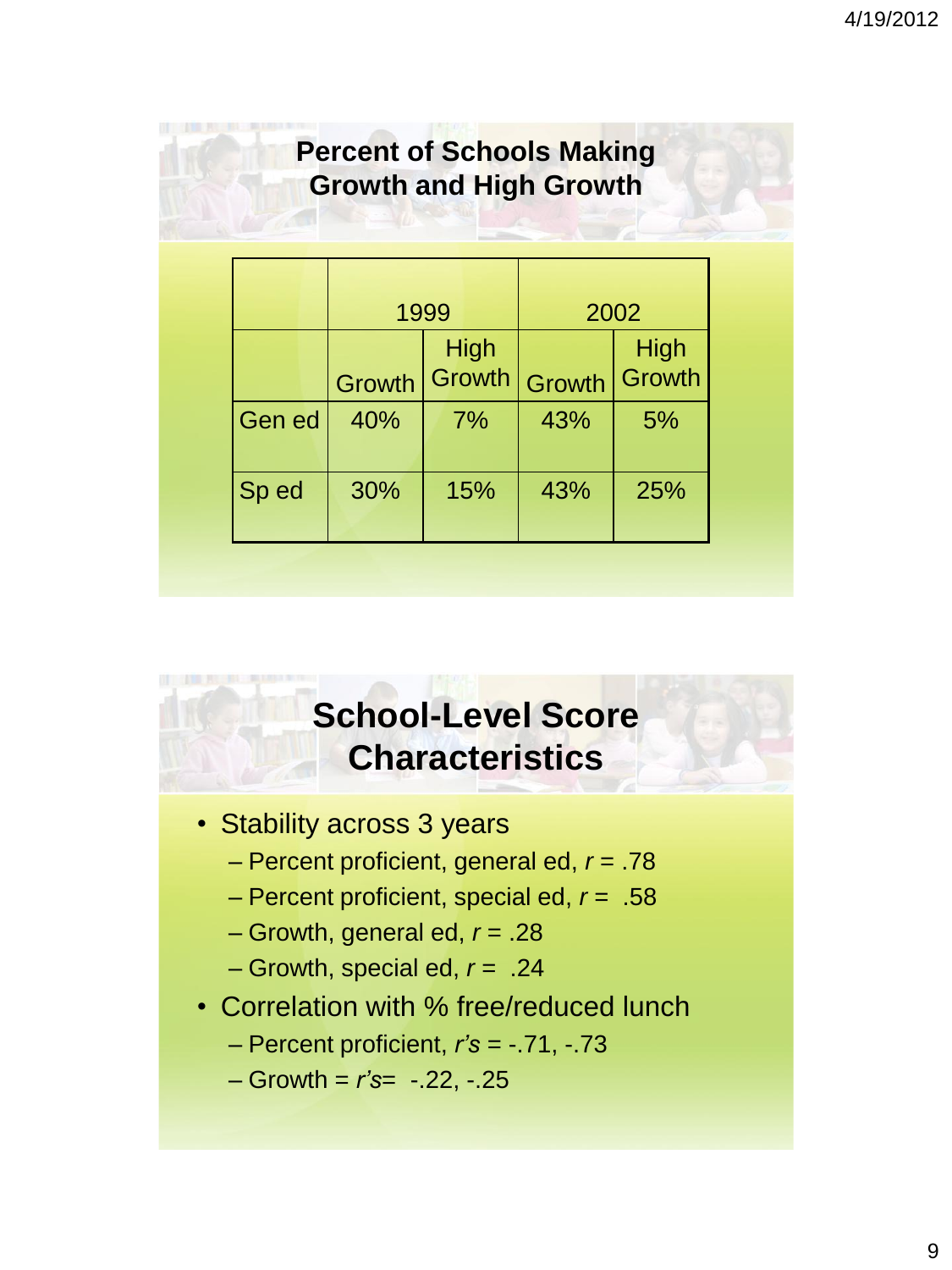#### **Growth Measures for Special Education Interact with School Cohort Characteristics**

- Special education Growth and High Growth at school level positively correlated with % of special education students in 5<sup>th</sup> grade (but not % of 5<sup>th</sup> grade general education students)
- High Growth negatively correlated with the number of students in special education (also occurred for general education)

## **Implications for Assessing Special Education Outcomes**

- Challenges ahead!
- Not a stable group
- Inconsistent use of accommodations has potential to distort growth estimates
- High rate of retentions and missing scores due to varying participation in general assessment
- Growth affected by grade membership for SWDs and cohort size